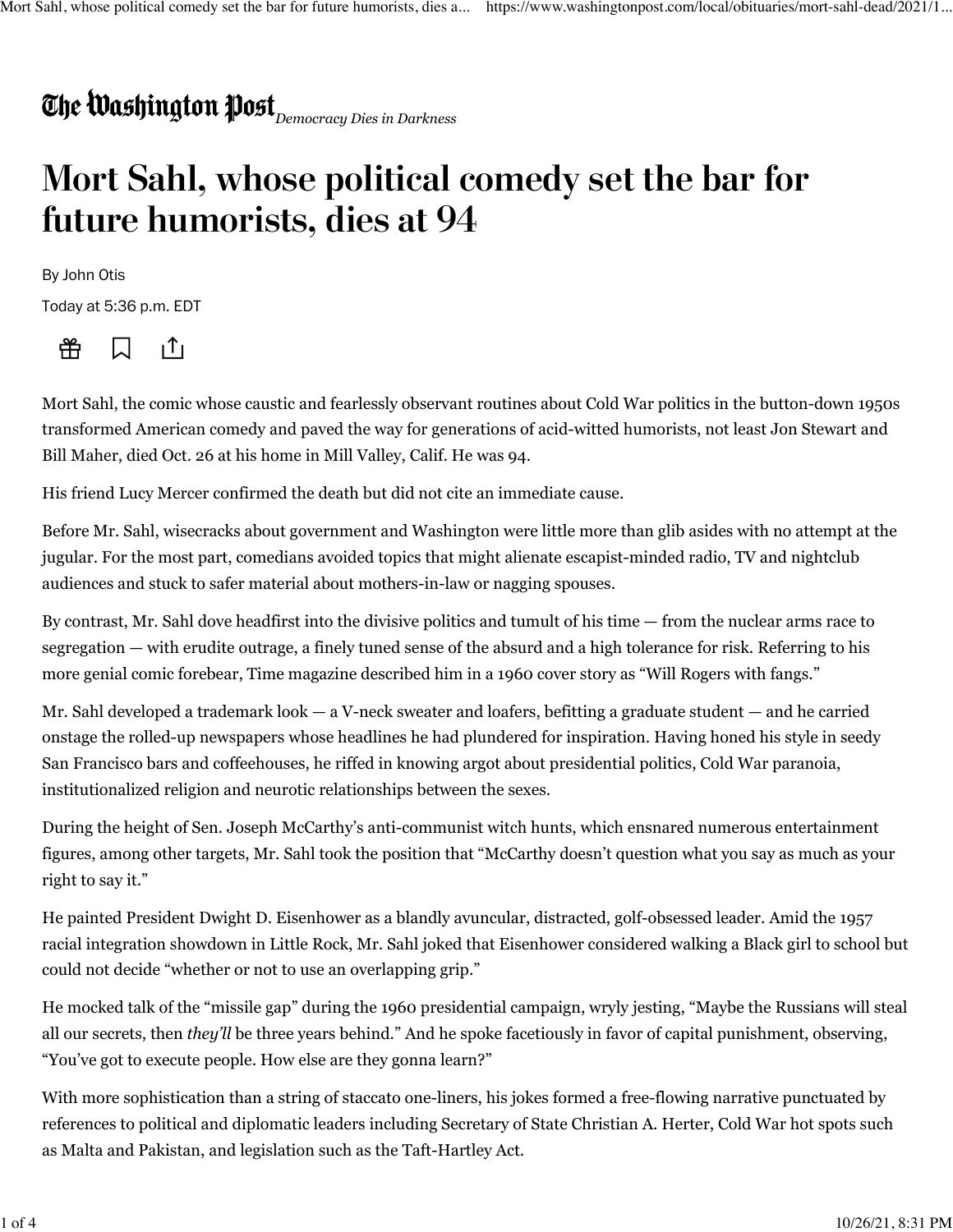Mort Sahl, whose political comedy set the bar for future humorists, dies a... https://www.washingtonpost.com/local/obituaries/mort-sahl-dead/2021/1...

In one discursive story about Eisenhower's travels abroad, Mr. Sahl said that White House press secretary James C. Hagerty grew testy when reporters asked when the president might visit Russia.

"Hagerty was quoted as saying, 'Don't ask me, I'm not God,'" Mr. Sahl said. "Somewhat out of proportion to the question."

In "Seriously Funny," a book about rebel comics of the 1950s and 1960s, Gerald Nachman explored the novelty of Mr. Sahl's intellectual, explanatory style and his Ivy League wardrobe.

"Pre-Sahl was a time in which comedians, clad like bandleaders in spats and tuxes, announced themselves by their brash, anything-for-a-laugh, charred-earth policy and by-the-jokebook gags," Nachman wrote. "Sahl challenged and changed all that simply by the comic device of being himself and speaking his mind onstage."

At the end of his shows, Mr. Sahl would ask, "Is there anyone here I haven't offended?"

Playboy magazine publisher [Hugh Hefner](https://www.washingtonpost.com/local/obituaries/hugh-hefner-founder-of-playboy-magazine-dies-at-91/2017/09/27/0560ae1a-a3fe-11e7-ade1-76d061d56efa_story.html?itid=lk_inline_manual_26) became an admirer of Mr. Sahl's humor and promoted him as an exemplar of cool sophistication. The comedian performed on Broadway and in Playboy Clubs, acted in films, recorded popular comedy albums and appeared on a bevy of late-night and other comedy shows.

He was regarded as a pathfinder for the more topical, personal or offbeat styles honed by Lenny Bruce, Bob Newhart, [Mike Nichols](https://www.washingtonpost.com/entertainment/mike-nichols-the-graduate-director-dies/2014/11/20/723d53e0-70c5-11e4-ad12-3734c461eab6_story.html?itid=lk_inline_manual_28), [Dick Gregory,](https://www.washingtonpost.com/local/obituaries/black-satirist-inspired-other-comics-with-expert-timing-bold-humor-and-political-comedy/2017/08/19/f9360e40-854f-11e7-902a-2a9f2d808496_story.html?itid=lk_inline_manual_28) [George Carlin,](https://www.washingtonpost.com/wp-dyn/content/article/2008/06/23/AR2008062300074.html?itid=lk_inline_manual_28) [Joan Rivers](https://www.washingtonpost.com/entertainment/celebrities/joan-rivers-comedian-who-skewered-everyone-including-herself-dies/2014/09/04/f033ed16-2ec8-11e4-9b98-848790384093_story.html?itid=lk_inline_manual_28) and Mark Russell.

In 1954, a 19-year-old Woody Allen saw Mr. Sahl perform at a New York nightclub and for years mimicked his delivery style. "He was the best thing I ever saw," Allen once said. "He was like Charlie Parker in jazz. . . . He totally restructured comedy."

Behind Mr. Sahl's humor lay a deep concern for American democracy, and his onstage probing was the antithesis of the cheap laugh. He sometimes warmed up crowds for his friend [Dave Brubeck](https://www.washingtonpost.com/local/obituaries/dave-brubeck-worldwide-ambassador-of-jazz-dies-at-91/2012/12/05/a9fa70e4-3959-11e0-bb8c-90acdd319fdd_story.html?itid=lk_inline_manual_31), but the jazz pianist complained that "he demands so much of an audience that it hasn't the strength for anyone else."

His high-minded material itself invited satire. In the early 1970s, [Carlin portrayed a manic Mr. Sahl](https://www.youtube.com/watch?v=rqrGN4y5RFE) uncorking a ludicrous rant about the Arab League, student riots in Japan, Eisenhower watching a movie in Manila and the role of Asian religions in ecclesiastical history.

By then, Mr. Sahl's career had fallen into decline, a development owed almost wholly to his nonstop ribbing of President John F. Kennedy and his obsession with his assassination in 1963.

Mr. Sahl had admired Kennedy and even contributed one-liners to his 1960 campaign speeches. But, fiercely independent and vowing to make any White House occupant the butt of his humor, he let loose when Kennedy won. He joked about Kennedy's wealthy father influencing the election outcome ("You're not allowed one more cent than you need to buy a landslide"), the Kennedy preoccupation with communist Cuba, and the new president's rumored mafia connections.

He incurred the wrath of Kennedy intimates and said his livelihood was threatened. Many nightclubs, fearing tax audits, stopped booking him. Some liberals in his fan base, having grown accustomed to gibes about Eisenhower and Nixon, abandoned him.

Mr. Sahl plowed ahead and made an even more radical shift after the assassination.

Deeply shaken by the killing, he became convinced that the Warren Commission, which investigated the assassination, was a farce and that the CIA had participated in a plot to kill Kennedy. Onstage, Mr. Sahl read excerpts from the commission report that he considered full of comically tortured logic, and he rambled on about various conspiracies.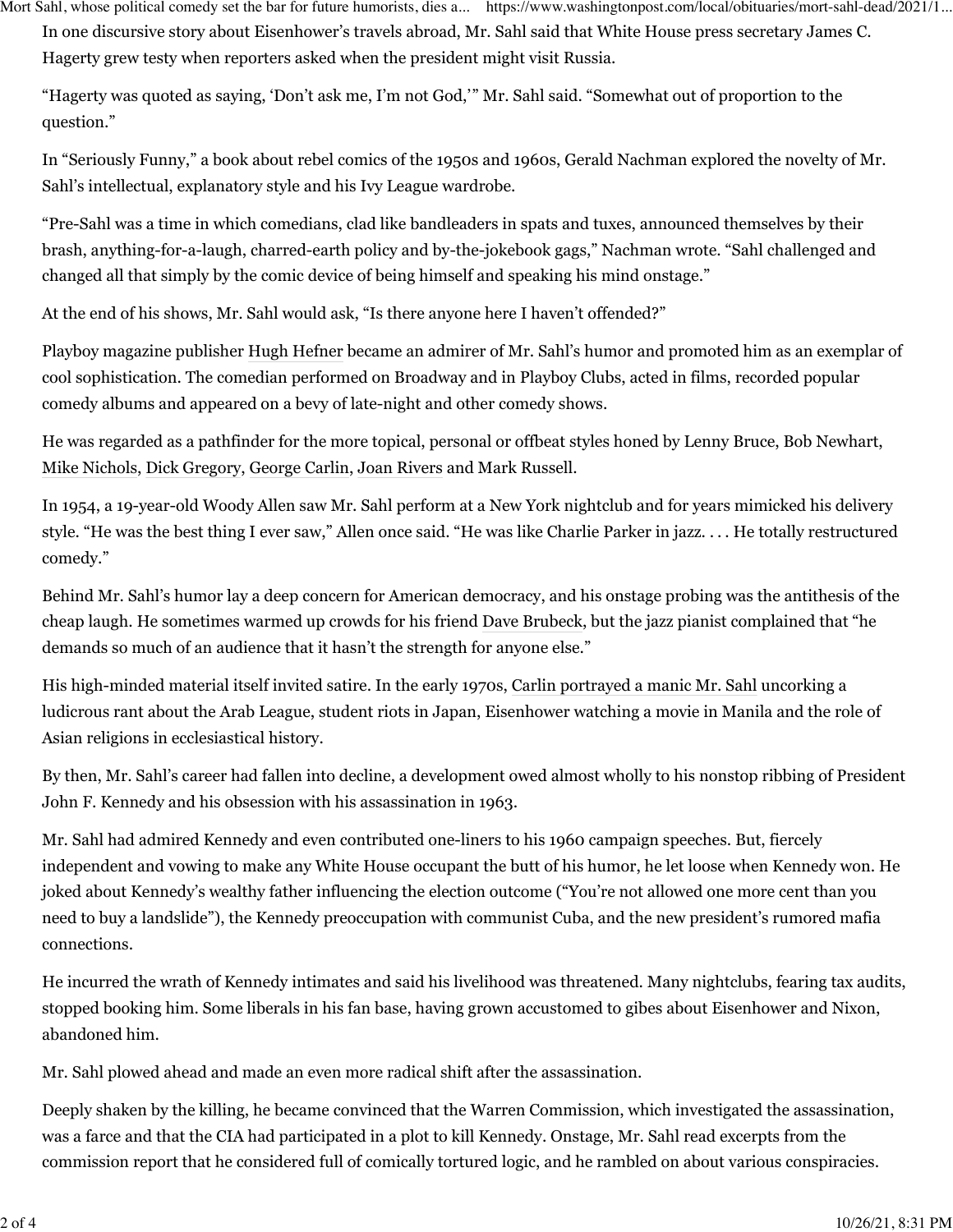He journeyed to Louisiana, where the controversial New Orleans district attorney Jim Garrison deputized him to help investigate an alleged government coverup. Putting comedy aside, Mr. Sahl spent several years traveling the country interviewing witnesses and evaluating evidence. Mort Sahl, whose political comedy set the bar for future humorists, dies a... https://www.washingtonpost.com/local/obituaries/mort-sahl-dead/2021/1...

Invitations to appear on TV shows and in clubs dried up. In his 1976 memoir, "Heartland," Mr. Sahl wrote that his earnings fell from \$1 million a year to "about nothing." But he made a comeback after Watergate, when his searing skepticism and dark view of American leadership better matched the national mood.

"The harvest of what we found came out repeatedly afterward in Watergate, the Iran-contra affair, the whole idea of shadow government and of people who think they know better what's good for Americans," Mr. Sahl told the makers of a public television documentary about him in 1989.

He returned to nightclubs and had a one-man Broadway show in 1987. Mr. Sahl still impressed with his steady supply of zingers.

One of them involved his friend, former secretary of state [Alexander Haig](https://www.washingtonpost.com/wp-dyn/content/article/2010/02/20/AR2010022001270.html?hpid=topnews&itid=lk_inline_manual_48), and the U.S. embargo of Cuba. Mr. Sahl explained: "I was with him when he lit up a Havana cigar, and I asked him, 'Isn't that trading with the enemy?' He told me, 'I prefer to think of it as burning their crops to the ground.' "

Morton Lyon Sahl was born in Montreal to American parents on May 11, 1927. His father, Harry, a failed left-wing playwright from New York, ran a tobacco shop to support his family. The Sahls later settled in Los Angeles, and the elder Sahl became an FBI clerk.

According to Nachman, Harry Sahl cast a pall over his son's view of the world. "It's all fixed," he would tell Mort, referring to show business. "They don't want anything good."

In high school, Mr. Sahl joined the ROTC, and by his own account became an expert marksman and "something of a martinet." At 15, he enlisted in the Army by lying about his age. His mother found him two weeks later and ushered him home.

Undaunted, he joined the U.S. Army Air Forces after high school graduation and was sent to an outpost in Anchorage, where his contrarian spirit made an untimely emergence. He grew a beard and tried to turn a base newspaper, which he edited, into a muckraking journal. His efforts earned him ample KP duty before his discharge in 1947.

He graduated in 1950 from the University of Southern California. While doing odd jobs, he wrote a novel and a play that found no takers.

He followed a girlfriend to San Francisco, where in 1953 he began trying out comic material at a basement bar called the hungry i, a rendezvous for beatniks that charged a 25-cent entrance fee.

Mr. Sahl, who had been living in the back of a station wagon, said it took three months to get his first laugh. The winner was a Cold War joke about McCarthy's anti-communist crusades: "Every time the Russians throw an American in jail, we put an American in jail to show them they can't get away with it."

His success at the hungry i led to more prominent engagements in Los Angeles, New York, Chicago, Las Vegas and Miami Beach. A heavy coffee drinker largely averse to alcohol and cigarettes, he led a busy life that took a toll on his private affairs.

All three of Mr. Sahl's marriages — to Sue Babior, former Playboy centerfold China Lee and Kenslea Ann Motter ended in divorce. His son with Lee, Mort Sahl Jr., died of a drug overdose in 1996. He had no immediate survivors.